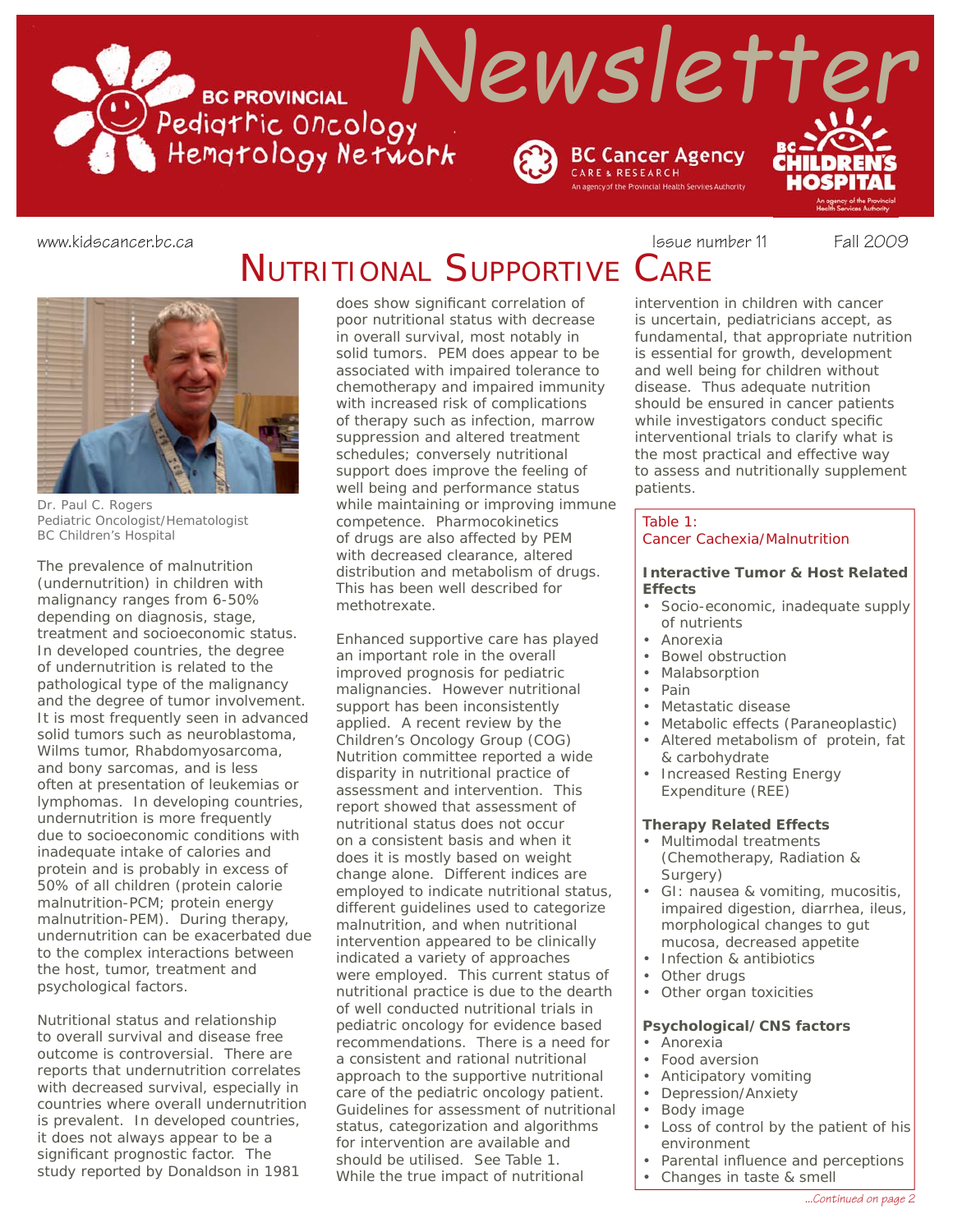#### **Conclusions** *Continued from page 1*

Nutritional supportive care should be undertaken with the same diligence as one does for other supportive care issues such as those related to infections and blood product support. Interventions should be aimed at maintaining adequate intake that is required for growth, improving quality of life and possibly overall survival. Vigilance by the whole multidisciplinary team of the nutritional status of the patient is required. Assistance of those with expertise in nutrition should be sought with the same frequency as other consultants. The pandemic of obesity and its added morbidity necessitates long term nutritional and anthropometric surveillance.

## Table 2:

Anthropometric, Biochemical and Body Mass Evaluations

## *Anthropometric Measurements & Assessments*

- Weight
- Height/Length
- Head circumference (< 3 yrs)
- Weight for height/length
- Ideal Body Weight (IBW=patients actual Wt divided by the ideal Wt for Ht x 100)
- Body Mass Index (BMI=Wt in Kg divided by Ht in meters squared)
- Height and weight Z score
- Triceps skin fold (fat stores)
- Arm circumference (muscle stores)
- Waist circumference
- Height velocity
- Body Composition Assessment
- ~ Isotope dilution methods
	- Fat-free mass, fat mass and % body fat
	- ~ Bioelectrical methods
	- TOBEC fat-free mass, fat mass and % body fat
	- ~ Absorptiometry methods
		- Dual photon absorptiometry (DPA) and dual-energy X-Ray absorptiometry (DEXA)
		- Measures 3 components of body: bone mass, lean body mass and fat mass

## *Biochemical Assessments*

- Complete blood count, hepatic biochemistry, renal & fluid biochemistry, sugar
	- ~ Albumin (half life 14-21 days)
	- ~ Transferrin (half life 8-9 days)
	- $\sim$  Prealbumin (half life 2-3 days)
	- ~ Retinol Binding Protein (half life 12 hours)
- Fat status:
	- ~ Cholesterol
	- ~ Lipoproteins
- Trace elements: Zn, Cu, Se ,Mg
- Vitamins:  $A, C, E,$  Thiamine, Riboflavin
- Global biochemical assessment of antioxidants



## Table 3: Patients at High Risk of Protein Energy Malnutrition (PEM)

- Undernourished or cachectic at diagnosis
- Relapsed patients
- <2 months old
- <90% of ideal body weight
- Radiation to oropharynx/oesophagus or abdomen
- Chemotherapy treatment protocol with high occurrence of GI or appetite depressing side effects eg. Burkitt's, Osteogenic sarcoma, CNS
- Post surgical complications
- Stemcell transplant patients

## Table 4: Criteria for Intervention

## *Anthropometric*

- >5% weight loss
- <10th %ile or >90th %ile weight-for-height
- <90% or >120% IBW-for-height
- <5th %ile or >85th %ile BMI-for-age
- <10th %ile height-for-age
- <10th %ile weight-for-age
- subcutaneous fat (triceps skinfolds) and muscle mass (upper midarm circumference) for signs of under/over weight
- Current percentile wt or ht fallen 2 %ile channels

## *Nutrient intake*

• <80% of estimated needs of calories and protein

*Supportive Care of Children with Cancer. Current Therapy and Guidelines From the Children's Oncology Group, 3rd ed., 2004.*

## References:

Donaldson SS, Wesley MN, Dewys WD, Suskind RM, Jaffe N. and Van Eys J (1981). A study of the nutritional status of pediatric-cancer patients. Amer. J. Dis. Child, 135, 1107-1112.

Ladas EJ, Sacks N, Brophy P, Rogers PC (2006). Standards of Nutritional Care in Pediatric Oncology: Results from a Nationwide Survey on the Standards of Practice in Pediatric Oncology. Pediatric Blood & Cancer, 46(3), 339-344.

Ladas EJ, Sacks N, Meacham I, Henry D, Enriques L, Lowry G, Hawkes R, Dadd G, Rogers PC (2005). A multidisciplinary Review of Nutrition Considerations in Pediatric Oncology Population: A Perspective From Children's Oncology Group. Nutrition in Clinical Practice, 20, 377-393

Ringwald-Smith K, Cartwright C, Mosby TT (2006). Medical Nutrition Therapy in Pediatric Oncology. In L Elliott, LL Molseed, PD MCCallum, B Grant (Editors). The Clinical Guide to Oncology Nutrition (Second Edition) (Chapter 11, pp 110-125). American Dietetic Association.

Sacks N, Ringwald-Smith K, Hale G (2004). Nutritional Support. In: Altman A, Editor. Supportive Care of Children with Cancer (pp 243-261). Baltimore: The Johns Hopkins University Press.

Sala A, Pencharz P, Barr RD (2004). Children, Cancer, and Nutrition – A Dynamic Triangle in Review. Cancer, 100, 677-687.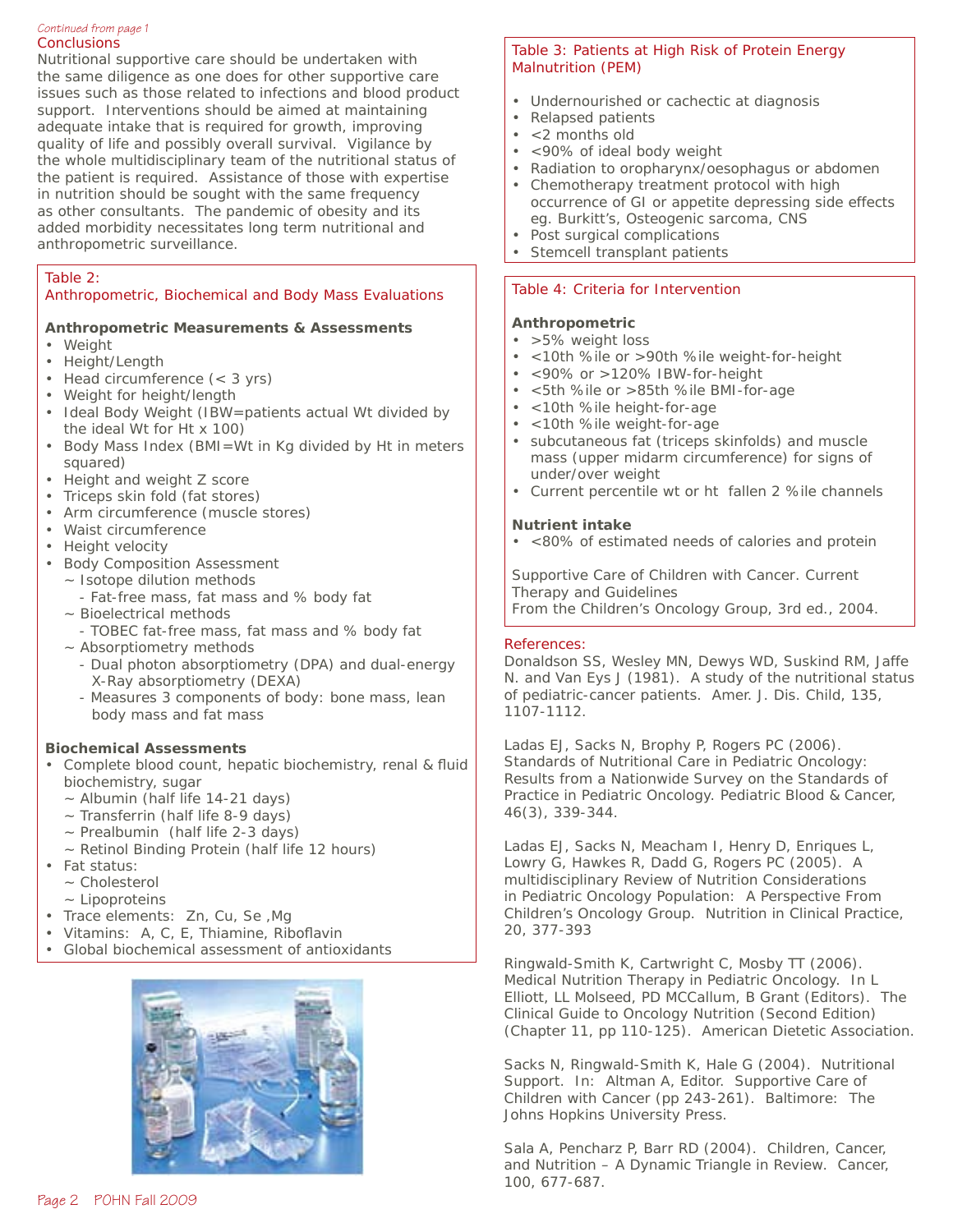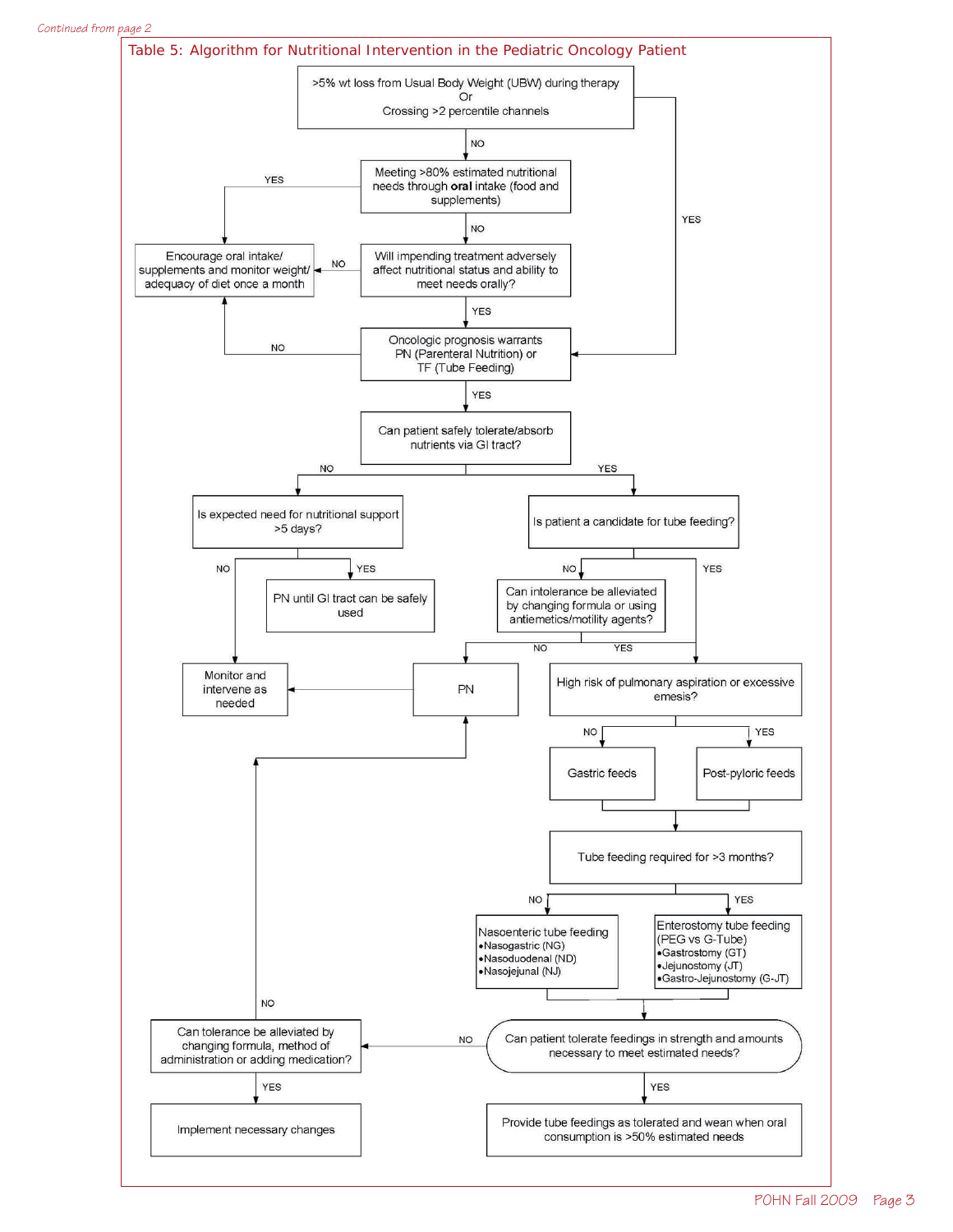# EDUCATION DAYS

#### PEDIATRIC ONCOLOGY/HEMATOLOGY EDUCATIONAL DAY Friday, October 30, 2009 BC Children's Hospital, Chan Centre for Family Health Education, Vancouver, BC

The Provincial Pediatric Oncology/Hematology Network, in conjunction with the Division of Pediatric Oncology/Hematology/BMT, BC Children's Hospital, is committed to providing ongoing educational and discussion opportunities to support physicians and health care providers in the care of the child with cancer and hematological disorders.

This educational day has been developed to reflect the needs of community pediatricians, family physicians, and multidisciplinary health care professionals in their management of children with cancer and hematological disorders.

## PROGRAM:

0830 Advances in the Management of Brain Tumours 0930 *Break* 1000 Oncologic Emergencies 1045 Pain & Symptom Management in the Palliative Setting 1130 Management of Thrombosis 1215 *Lunch* 1330 Work-Up and Management of Bleeding in Children 1415 Diagnosis and Treatment of Fungal Infectcions in the Immunosuppressed Child 1500 Long Term Outcomes and Surveillance Guidelines for Survivors of Childhood Cancers 1545 *Break* 1600 Discussion Groups: ~Pediatricians and Family Practice ~Nurses and Allied Health (Practice Updates and Coordination of Care) 1700 *Wine and Cheese Reception*



## REGISTRATION:

| www.ubccpd.ca         |
|-----------------------|
| $(604)$ 875-5101      |
| $(604)$ 875-5078      |
| cme.cpd.info@ubc.ca   |
| <b>UBC CPD</b>        |
| 855 West 10th Avenue  |
| Vancouver, BC V5Z 1L7 |
|                       |

| Fees:                | Before Oct 26 | On-site |
|----------------------|---------------|---------|
| Physicians           | \$175         | \$199   |
| Nurses &             | \$119         | \$139   |
| <b>Allied Health</b> |               |         |
| Residents &          | \$79          | \$89    |
| <b>Students</b>      |               |         |

#### WELCOME BACK: FACILITATING THE RETURN TO SCHOOL FOR CHILDREN WITH CANCER Friday, October 23, 2009 Eric Hamber Secondary School, Vancouver, BC

## GOAL:

To educate school personnel on the cognitive and late effects of childhood cancer treatment and to improve the transition of childhood cancer survivors from clinic to classroom

For: Elementary and Secondary School Teachers, Intermediate and Advanced Level Nurses, Social Workers, Parents of children with a history of any type of cancer

## LEARNING OBJECTIVES:

- Discuss the treatment of childhood cancers and the side effects of survivorship
- Recognize the physical, cognitive, and emotional challenges that childhood cancer survivors face
- Develop strategies to help meet students' short- and long-term educational needs
- Access resources that support schools and the families of childhood cancer survivors



## FOR MORE INFORMATION, CONTACT:

Sharon Paulse, Patient Services Manager The Leukemia & Lymphoma Society of Canada 310 - 1682 West 7th Avenue, Vancouver, BC Phone: 604-733-2873 Fax: 604-733-2848 Toll Free: 1-866-547-5433 Email: sharon.paulse@LLS.org Website: www.LLS.org/wes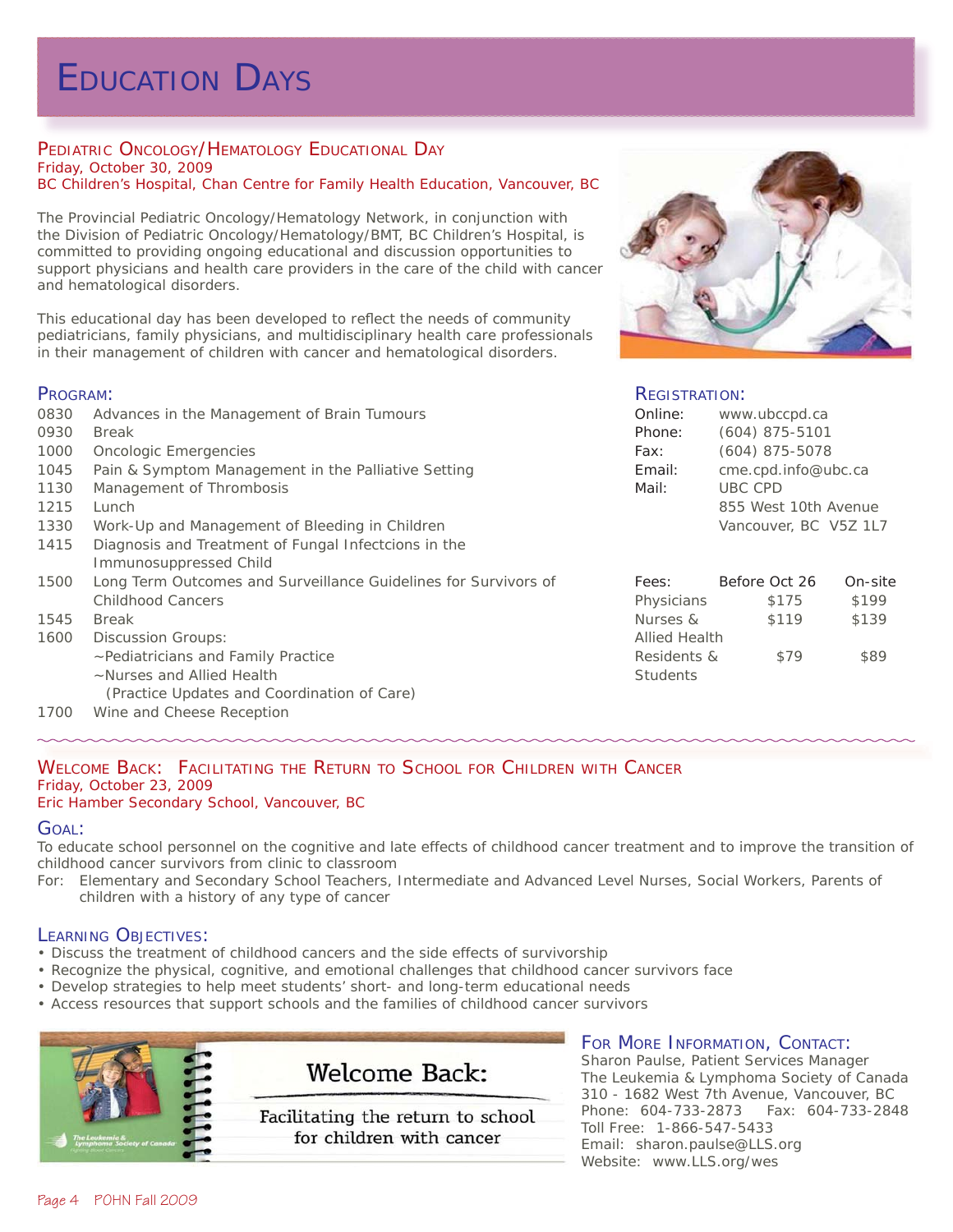# CHANGES...AT BCCH

## NURSE CLINICIANS

The Oncology/Hematology BMT Program at BC Children's Hospital (BCCH) has recently implemented Oncology Nurse Clinician positions in our program to help faciliate and streamline communication with our community partners. The Nurse Clinicians:

- act as a clinical resource for nurses at BCCH as well as to community care providers around the province in the care of pediatric oncology patients
- function as the team leader of the interdisciplinary care team, consulting and collaborating with team members to ensure consistent and integrated family-centered care within BCCH and between BCCH and provincial partners and community agencies



## Karen Craigie, RN

Karen has been a nurse since 1978 and as a pediatric oncology nurse for 10 years Works with: Drs. Jeff Davis, David Dix, John Wu Clinic hours: Mon-Fri, 8:00 am - 4:00 pm Phone: 604-875-2345 local 5639 Email: kcraigie@cw.bc.ca



#### Diane Distefano, RN

Diane has been a nurse for 25 years and as a pediatric oncology nurse for 23 years. Besides her role as a nurse clinician, she is part of the Apheresis Program Works with: Drs. Paul Rogers, Kirk Schultz, Evan Shereck, Fellows Clinic hours: Mon–Fri, 8:30 am - 4:30 pm Phone: 604-875-2345 local 7097 Email: ddistefano@cw.bc.ca



## Naomi Evans, BN

Naomi has been a nurse since 2000 and a pediatric oncology nurse for about 7 years. She has recently joined the clinic as the neuro-oncology nurse clinician looking after all children with neurooncology diagnoses Works with: Drs. Chris Fryer, Juliette Hukin, Rod Rassekh Clinic hours: Mon–Fri, 8:30 am - 4:30 pm Phone: 604-875-2345 local 6017 Email: nevans@cw.bc.ca



## Suzanne Horn, RN

Suzanne has been a nurse for 19 years and as a pediatric oncology nurse for the past 18 years. Works with: Drs. Sheila Pritchard, Caron **Strahlendorf** Clinic hours: Mon–Fri, 10:00 am – 6:00 pm Phone: 604-875-2345 local 4822 Email: shorn@cw.bc.ca

## April Phillips, RN

April has been a nurse for 16 years and as a pediatric oncology nurse for 14 years. Works with: Drs. Mason Bond, Rod Rassekh Clinic hours: Mon–Fri, 8:00 am – 4:00 pm Phone: 604-875-2345 local 7754 Email: aphillips2@cw.bc.ca

## **DISCHARGE PLANNING NURSE**

In addition to our Nurse Clinicians, the Discharge Planning Nurse is a valuable resource for our community partners. The Discharge Planning Nurse:

- participates in the assessment of discharge needs prior to discharge
- communicates with the health care team at BCCH and those in the community regarding discharge plans



## Cecilia Lau, RN BSN

Cecilia has been a nurse since 2001. She has worked as a staff nurse for 6 years and a primary nurse for the oncology fellows for 2½ years. Since July 2009, she has been working as the Discharge Planning nurse in the Oncology inpatient units

Office hours: Mon–Fri 8:30 am  $-$  4:30 pm Phone: 604-875-2345 local 7626 Email: clau4@cw.bc.ca

*Nurse Clinicians and the Discharge Planning Nurse can be reached through hospital paging (604-875-2161).*

## NETWORK COORDINATOR

Our Network has also undergone changes. With Grace Chan moving on to be the Program Manager of the Oncology/Hematology/BMT Program at BCCH, Paulina Chen has joined our team as the new Network Coordinator.



## Paulina Chen, RN BSN

Paulina has been a nurse for over 25 years. Her experiences include staff nurse, primary nurse, nursing instructor for BC Institute of Technology (BCIT) and University of British Columbia (UBC), Clinical Coordinator for Camp Goodtimes and Discharge Planning nurse. She now takes on the role as the coordinator for the Provincial Pediatric Oncology Hematology Network (BC POHN)

Office hours: Tues, Wed and alternating Thurs 8:30 am - 4:30 pm

Phone: 604-875-2345 local 7435 Email: ppchen@cw.bc.ca